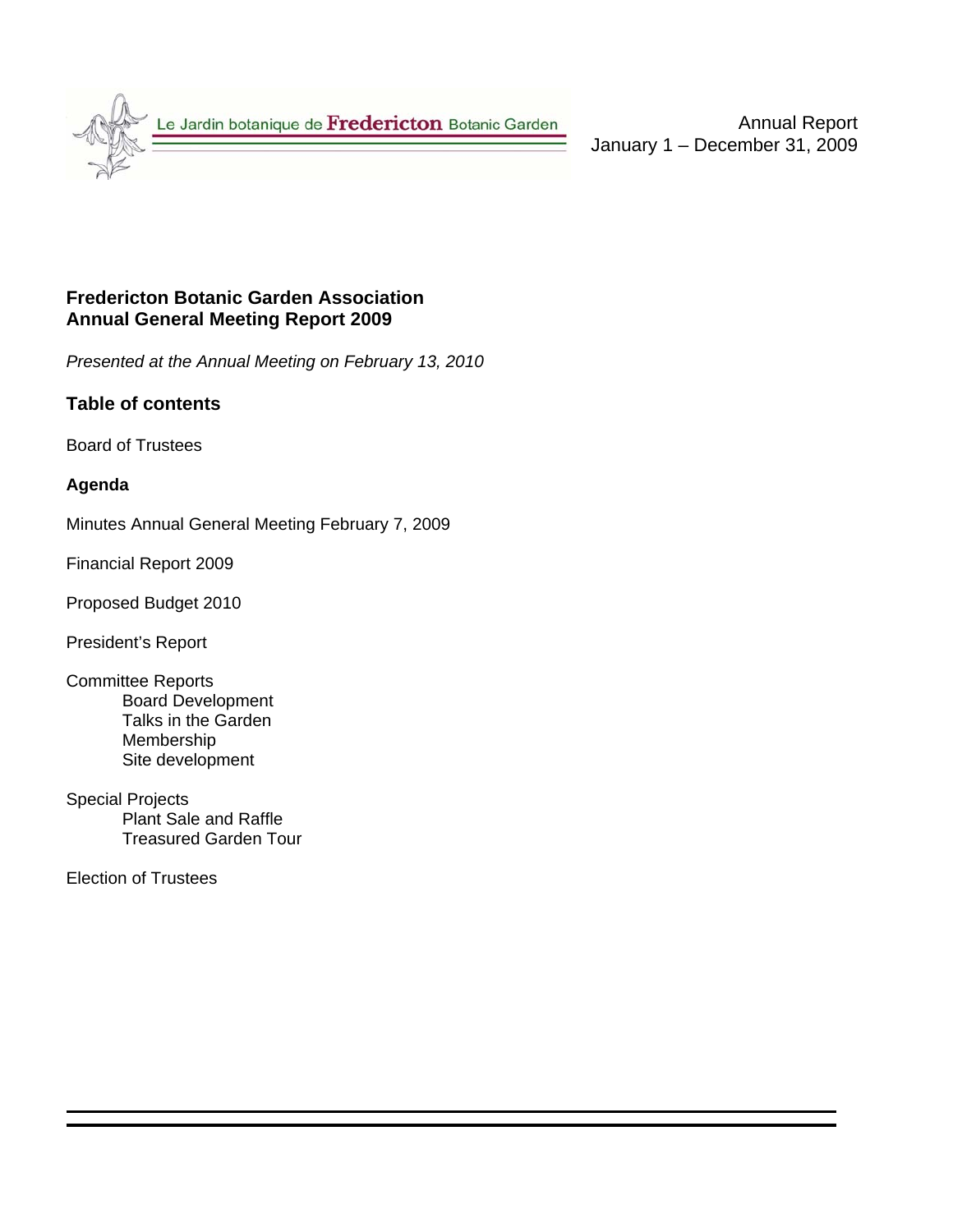Le Jardin botanique de Fredericton Botanic Garden

Annual Report January 1 – December 31, 2009

# **FREDERICTON BOTANIC GARDEN ASSOCIATION, INC.**

**2009 Executive Committee** 

**President – Jacques Paynter Vice-President – Norah Davidson-Wright Secretary – Carole Peacock Treasurer – Brian Parker** 

**Board of Trustees** 

**Nora Davidson-Wright Michael Dillon 2018** Michael Dillon Fredericton, NB E3B 1B2 Fredericton, NB E3B 7B8

**Lucy Dyer Valerie Hillier** 758 George Street 671 McLeod Avenue

**Ruth Muldrew Brian Parker** 155 Southampton Drive 27 Marshall Street,

**Jacques Paynter Carole Peacock** 167 Colonial Heights, 36 Alexandra Street

**Bill Seabrook** George Strunz 1343 Lincoln Road 26 Cameron Court,

Suite 201 346 Queen Street 51 Angelview Court, Apt 24

Fredericton, NB E3B 1K5 Fredericton, NB E3B 1V4

Fredericton, NB E3B 4T5 Fredericton, NB E3A 4J8

Fredericton, NB E3B 5M2 Fredericton, NB E3B 1Y4

Fredericton, NB E3B 8J5 Fredericton, NB E3B 2R9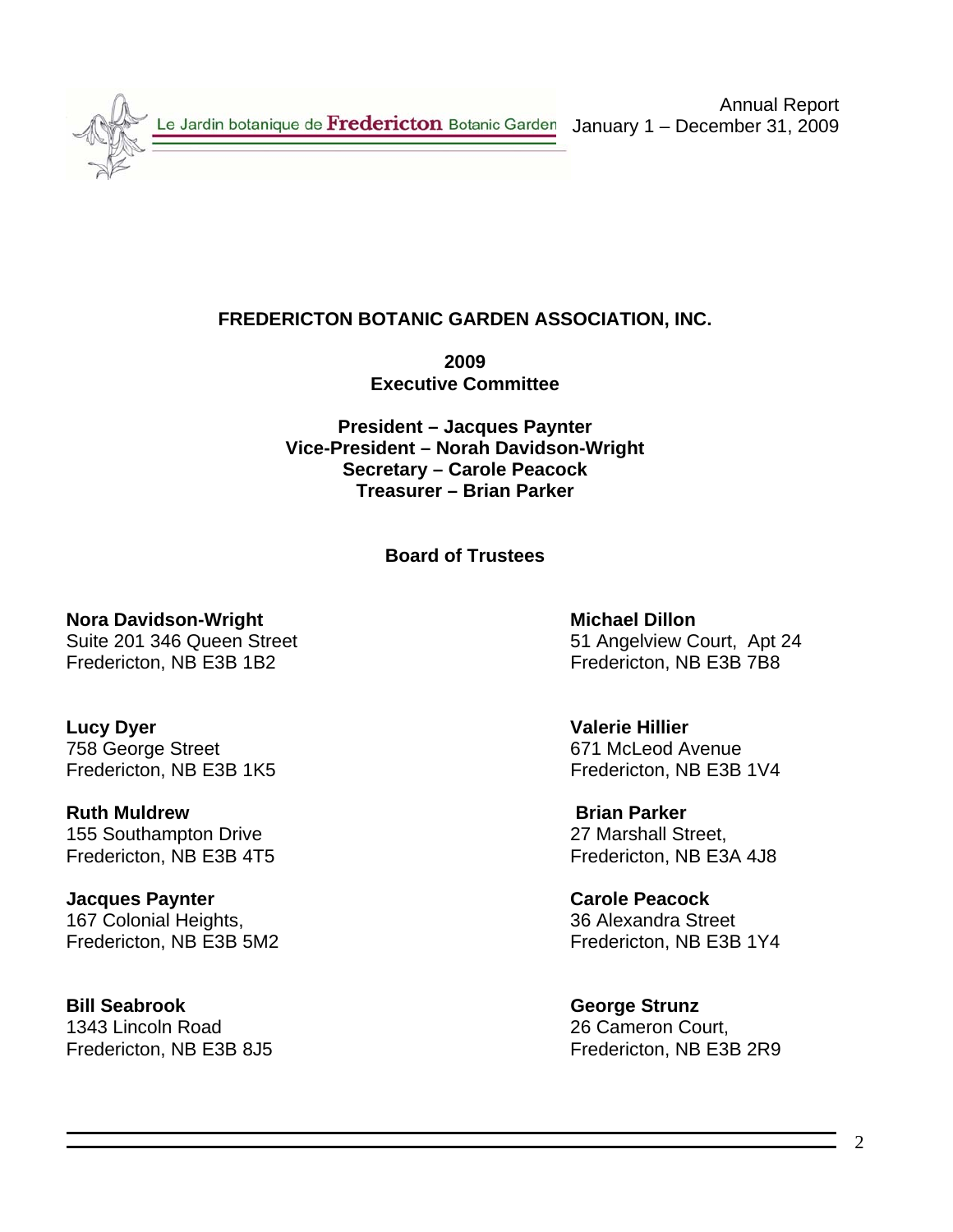

#### **Minutes of the 2009 Annual General Meeting**

*Presented at the Annual General Meeting on February 13, 2010*

#### **FREDERICTON BOTANIC GARDEN ASSOCIATION**

Annual General Meeting February 7, 2009 Marysville Heritage Centre

President Jacques Paynter called the meeting to order at 12:45 p.m.

#### **Approval of the Agenda**

Motion: to approve the agenda as printed Moved by Norah Davidson-Wright, seconded by George Strunz Motion carried

#### **Approval of the Minutes of the 2008 Annual General Meeting**

Motion: to approve the minutes of February 9, 2008 Moved by Lucy Dyer, seconded by Brian Parker Motion carried There was no business arising from the minutes.

#### **Financial Report 2008**

#### **Proposed Budget 2009**

In the absence of Treasurer Mike Dillon, President Jacques Paynter directed members to the Financial Report for 2008 and the Budget proposed for 2009 as included in the Annual Report. Motion: to approve financial report and proposed budget as written Moved by Norah Davidson-Wright, seconded by Brian Parker Motion carried

#### **President's Report**

President Jacques Paynter presented his report. He introduced Board members and Executive Director Graham Allen and thanked them for their dedication and support. Motion: to accept the President's report as presented. Moved by Ruth Muldrew, seconded by Richard Tarn Motion carried

#### **Committee Reports and Special Projects**

Motion: to accept committee reports and reports on Special Projects as presented Moved by Brian Parker, seconded by Norah Davidson-Wright Motion carried

Motion: to amend by-law with respect to Board of Trustees (4.02) to reduce the number of elected members from 12 to nine to take effect gradually in 2009, 2010 and 2011. Moved by George Strunz, seconded by Norah Davidson-Wright Motion carried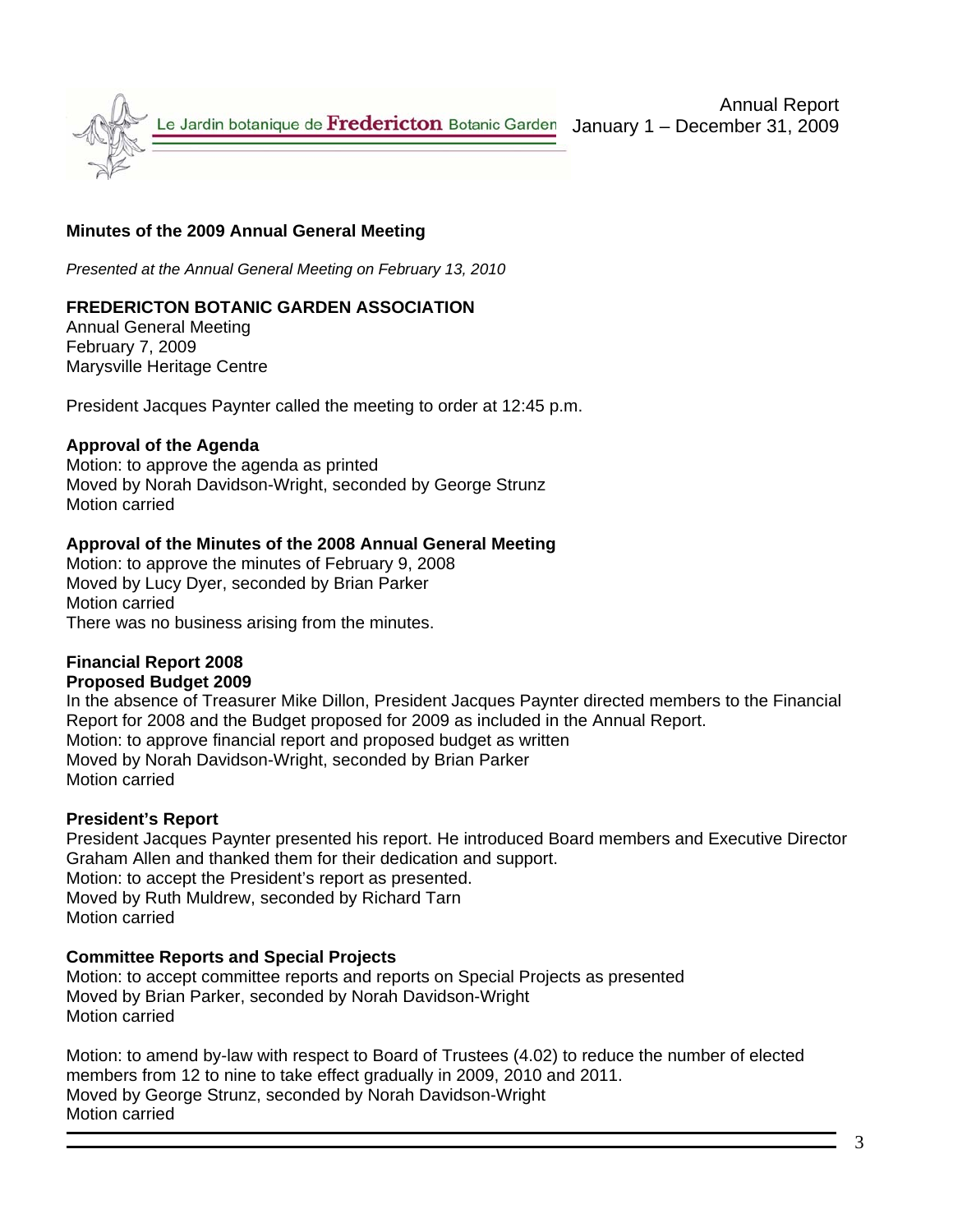

#### **Election of Trustees**

George Strunz as chair of the Board Development Committee presented for re-election Board members whose terms had expired (Mike Dillon, George Strunz, Valerie Hillier and Carole Peacock) and invited nominations from the floor. There being no further nominations, the named members were returned by acclamation.

#### **Other Business**

There being none, the Annual General Meeting was declared adjourned at 1:15 p.m. by Norah Davidson-Wright.

The Silent Auction followed, along with entertainment by Gerry Van Wart.

Guest speaker Greg Gillis, Senior VP/AMEC, spoke on "The History of the Petitcodiac River and the Removal of the Causeway" .

Dessert followed.

Silent auction results were announced.

The meeting concluded at 4:15 p.m.

Respectfully submitted,

Carole Peacock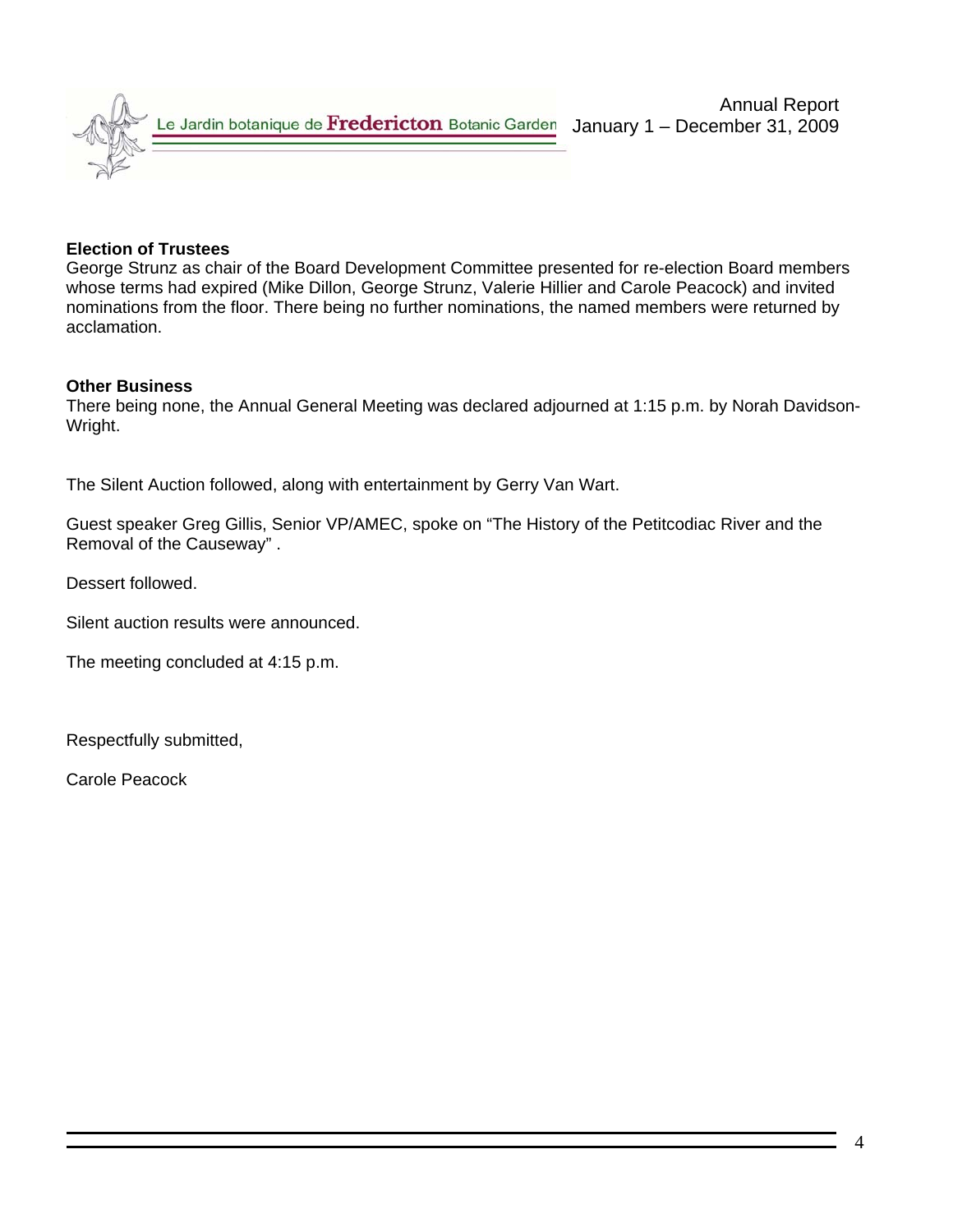

### **Financial Report 2009**

*Presented at the Annual General Meeting on February 13, 2010* 

# **Balance Sheet - As of 31/12/2009**

| <b>Account</b>                                                            | <b>Balance</b>               |
|---------------------------------------------------------------------------|------------------------------|
| <b>ASSETS</b><br><b>Cash and Bank Accounts</b><br><b>Chequing</b>         | 4,364.98                     |
| <b>Shares</b><br><b>Segregated</b><br><b>TOTAL Cash and Bank Accounts</b> | 537.53<br>300.00<br>5,202.51 |
| <b>Investments</b><br><b>Investors Group</b>                              | 20,922.68                    |
| <b>TOTAL ASSETS</b>                                                       | 26,125.19                    |
| <b>LIABILITIES &amp; EQUITY</b>                                           |                              |
| <b>LIABILITIES</b>                                                        | 0.00                         |
| <b>EQUITY</b>                                                             | 26,125.19                    |
| <b>TOTAL LIABILITIES &amp; EQUITY</b>                                     | 26,125.19                    |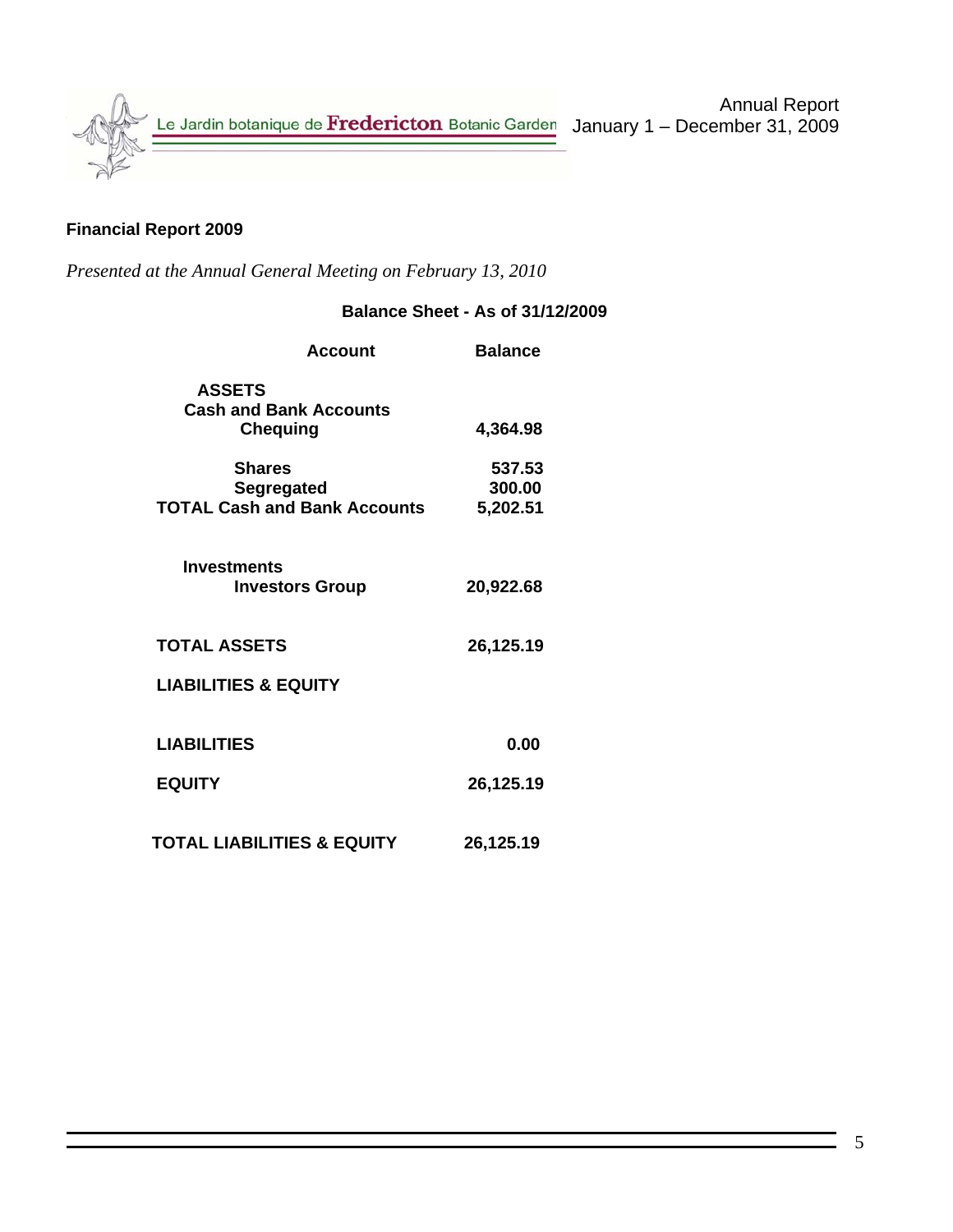

# Le Jardin botanique de Fredericton Botanic Garden

Annual Report January 1 – December 31, 2009

#### **FBGA ANNUAL FINANCIAL REPORT 2009**

| <b>ITEM</b>                      |               | <b>BUDGET</b><br>2009 | 2010           | <b>BUDGET</b> |                                              |                |               |                 |                |
|----------------------------------|---------------|-----------------------|----------------|---------------|----------------------------------------------|----------------|---------------|-----------------|----------------|
|                                  | <b>INCOME</b> | <b>EXPENSES</b>       | <b>BALANCE</b> | <b>INCOME</b> | <b>2009 ANNUAL TOTALS</b><br><b>EXPENSES</b> | <b>BALANCE</b> | <b>INCOME</b> | <b>EXPENSES</b> | <b>BALANCE</b> |
| <b>INCOME/FUNDING</b>            |               |                       |                |               |                                              |                |               |                 |                |
| City of Fredericton Grant        | \$10,000      |                       | \$10,000       |               |                                              | \$0            |               |                 | \$0            |
| Province of NB                   | \$3,000       |                       |                | \$2,618       |                                              | \$2,618        | \$3,000       |                 | \$3,000        |
| Gov't of Canada                  | \$3,000       |                       |                | \$0           |                                              | \$0.00         | \$3,000       |                 | \$3,000        |
| Capital Fundraising              | \$50,000      |                       | \$50,000       | \$0           |                                              | \$0            | \$10,000      |                 | \$10,000       |
| <b>Donations</b>                 | \$1,000       |                       | \$1,000        | \$566         |                                              | \$566          | \$500         |                 | \$500          |
| Donations - Memorials            | \$5,000       |                       | \$5,000        | \$330         |                                              | \$330          | \$8,500       |                 | \$8,500        |
| Bank charges/Interest            |               | \$100                 | (\$100)        |               | \$67                                         | (\$67)         |               | \$100           | (\$100)        |
| <b>HST Rebate</b>                | \$5,000       |                       | \$5,000        | \$5,334       |                                              | \$5,334        | \$2,000       |                 | \$2,000        |
| <b>SUB-TOTAL</b>                 | \$77,000      | \$100                 | \$70,900       | \$8,848       | \$67                                         | \$8,781        | \$27,000      | \$100           | \$26,900       |
| <b>FUNDRAISING ACTIVITIES</b>    |               |                       |                |               |                                              |                |               |                 |                |
| Plant Sale - General             | \$10,000      | \$4,000               | \$6,000        | \$8,685       | \$4,130                                      | \$4,555        | \$10,800      | \$5,000         | \$5,800        |
| <b>Plant Sale Raffle</b>         | \$4,000       | \$1,200               | \$2,800        | \$3,389       | \$873                                        | \$2,516        | \$3,500       | \$1,000         | \$2,500        |
| <b>Plant Sale Silent Auction</b> | \$600         | \$200                 | \$400          | \$185         |                                              | \$185          | \$200         | \$0             | \$200          |
| <b>AGM Silent Auction</b>        | \$1,500       | \$200                 | \$1,300        | \$1,269       | \$18                                         | \$1,251        | \$1,500       | \$0             | \$1,500        |
| Seedy Saturday                   | \$50          | \$150                 | (\$100)        | \$103         | \$76                                         | \$27           | \$100         | \$75            | \$25           |
| <b>Treasured Garden Tour</b>     | \$3,000       | \$1,500               | \$1,500        | \$3,102       | \$2,490                                      | \$612          | \$3,000       | \$2,500         | \$500          |
| Talks in the Garden              |               | \$100                 | (\$100)        |               |                                              | \$0            |               | \$100           | (\$100)        |
| Membership                       | \$4,000       | \$200                 | \$3,800        | \$3,095       | \$183                                        | \$2,912        | \$3,000       | \$200           | \$2,800        |
| Other sale items                 |               |                       |                | \$59          |                                              | \$59           | \$100         | \$0             | \$100          |
| <b>SUB-TOTAL</b>                 | \$23,150      | \$7,550               | \$15,600       | \$19,887      | \$7,770                                      | \$12,117       | \$22,200      | \$8,875         | \$13,325       |
| <b>ADMINISTRATION</b>            |               |                       |                |               |                                              |                |               |                 |                |
| Administration - General         |               | \$1,800               | (\$1,800)      |               | \$711                                        | (\$711)        |               | \$800           | (\$800)        |
| Admin. Services - (Exec. Dir.)   |               | \$4,500               | (\$4,500)      |               | \$3,224                                      | (\$3,224)      |               | \$4,500         | (\$4,500)      |
| <b>AGM</b>                       |               | \$500                 | (\$500)        |               | \$728                                        | (\$728)        |               | \$750           | (\$750)        |
| <b>Building</b>                  | \$1,000       | \$300                 | \$700          | \$1,260       |                                              | \$1,260        | \$1,000       | \$300           | \$700          |
| Insurance                        |               | \$1,700               | (\$1,700)      |               | \$1,754                                      | (\$1,754)      |               | \$1,800         | (\$1,800)      |
| <b>Board Development</b>         |               | \$300                 | (\$300)        |               | \$0                                          | \$0            |               | \$100           | (\$100)        |
| Utilities (Telephone)            |               | \$1,000               | (\$1,000)      |               | \$1,083                                      | (\$1,083)      |               | \$1,000         | (\$1,000)      |
| <b>SUB-TOTAL</b>                 | \$1,000       | \$10,100              | (\$9,100)      | \$1,260       | \$7,500                                      | (\$6,240)      | \$1,000       | \$9,250         | (\$8,250)      |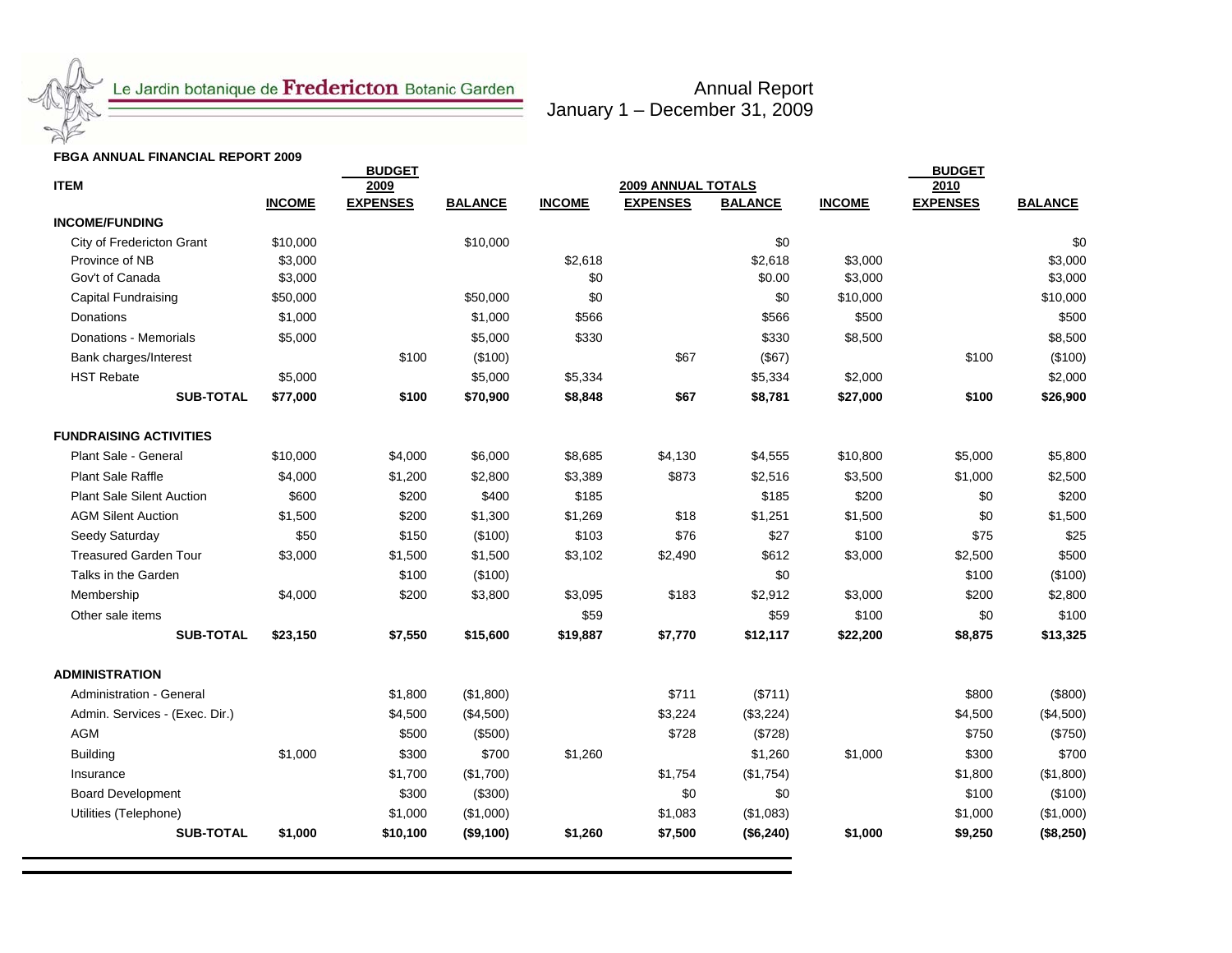

January 1 – December 31, 2009

Annual Report

| <b>PUBLIC RELATIONS</b>             |       |           |             |     |          |            |       |          |            |
|-------------------------------------|-------|-----------|-------------|-----|----------|------------|-------|----------|------------|
| Advertising                         |       | \$1,000   | (\$1,000)   |     | \$0      | \$0        |       | \$250    | $(\$250)$  |
| Newsletter                          |       | \$300     | (\$300)     |     | \$276    | (\$276)    |       | \$300    | (\$300)    |
| Web Site                            |       | \$100     | (\$100)     |     | \$123    | (\$123)    |       | \$150    | (\$150)    |
| Sale Items                          | \$400 |           | \$400       |     |          | \$0        | \$400 |          | \$400      |
| Recognition                         |       | \$250     | (\$250)     |     | \$266    | (\$266)    |       | \$50     | (\$50)     |
| Other activities                    |       | \$500     | (\$500)     |     | \$72     | (\$72)     |       | \$50     | (\$50)     |
| <b>SUB-TOTAL</b>                    | \$400 | \$2,150   | (\$1,750)   | \$0 | \$737    | (\$737)    | \$400 | \$800    | (\$400)    |
| <b>SITE DEVELOPMENT</b>             |       |           |             |     |          |            |       |          |            |
| <b>Entry Garden Development</b>     |       |           |             | \$0 | \$0      | \$0        |       | \$1,000  | (\$1,000)  |
| Memorial Garden Devel.              |       | \$500     | (\$500)     |     | \$3,408  | (\$3,408)  |       | \$0      | \$0        |
| Rose Garden Devel.                  |       | \$60,000  | (\$60,000)  |     | \$23,858 | (\$23,858) |       | \$10,000 | (\$10,000) |
| Operating                           |       | \$500     | (\$500)     |     | \$512    | (\$512)    |       | \$500    | (\$500)    |
| Students (Salaries etc.)            |       | \$16,500  | (\$16,500)  |     | \$13,540 | (\$13,540) |       | \$16,500 | (\$16,500) |
| Pond and landscaping                |       | \$17,000  | (\$17,000)  |     | \$0      | \$0        |       | \$5,000  | (\$5,000)  |
| White Garden completion             |       | \$500     | (\$500)     |     | \$0      | \$0        |       | \$500    | (\$500)    |
| Signage                             |       | \$1,500   | (\$1,500)   |     | \$3,531  | (\$3,531)  |       | \$1,500  | (\$1,500)  |
| <b>Plant Collecting Acquisition</b> |       | \$5,000   | (\$5,000)   |     | \$267    | (\$267)    |       | \$1,000  | (\$1,000)  |
| SUB-TOTAL                           |       | \$101,500 | (\$101,500) | \$0 | \$45,116 | (\$45,116) | \$0   | \$36,000 | (\$36,000) |
|                                     |       |           |             |     |          |            |       |          |            |

**TOTAL \$101,550 \$121,400 (\$25,850) \$29,995 \$61,190 (\$31,195) \$50,600 \$55,025 (\$4,425)**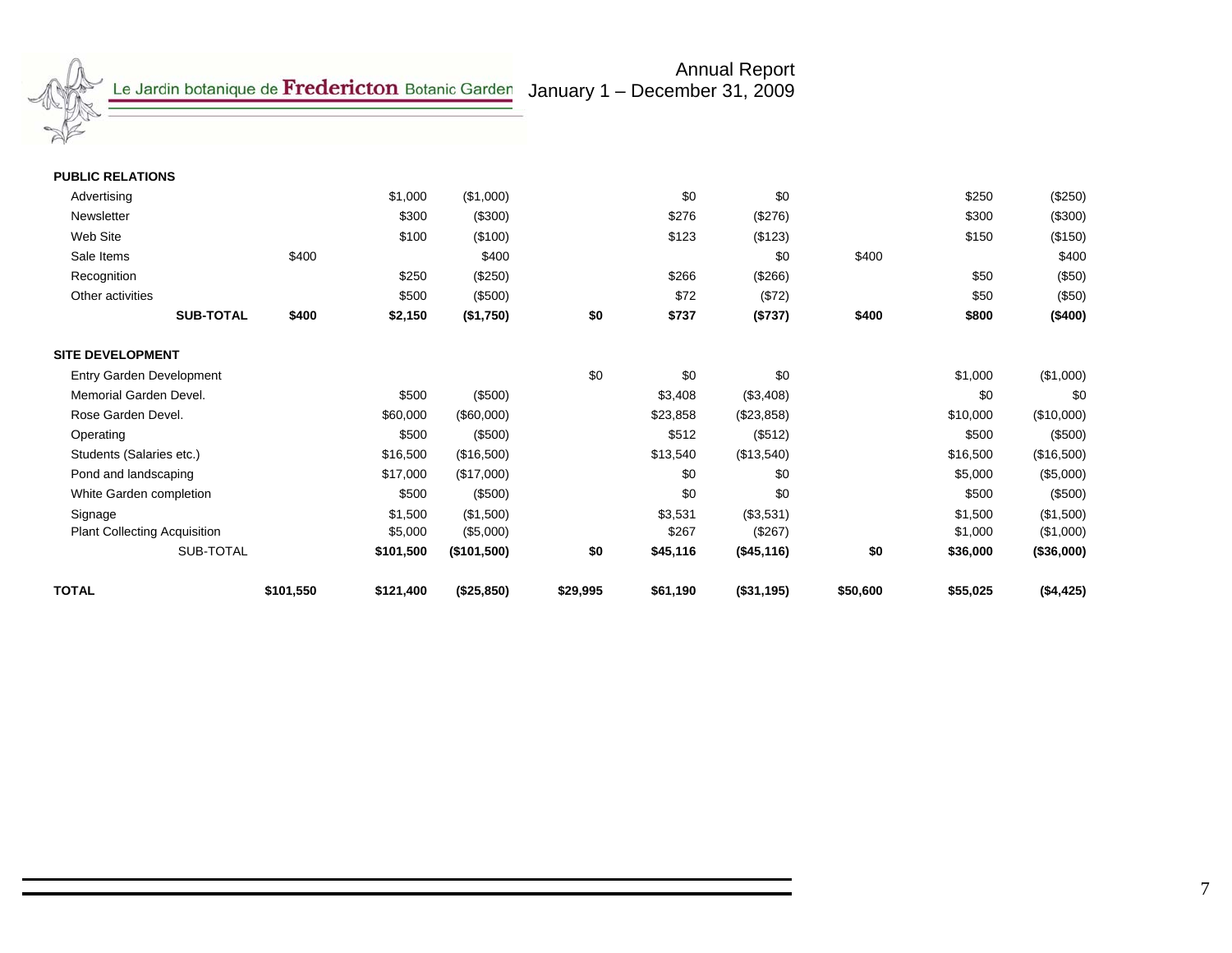

# **President's Report**

*Presented at the Annual General Meeting on February 13, 2010*

 2009 was a very busy year from a physical development perspective and the social scene for the Board of Trustees, the various committees and the approximately 400 garden members. It is my pleasure to report on some of the highlights for the year.

#### **Site Development**

*Rose Garden:* Due to budgetary constraints, construction activities were limited to completing the site fill and grading, and building a garden shed. The Hugh John Flemming Forestry Centre, with the support of the Canadian Forestry Service and Laurie Yates, developed European Larch seedlings for the large perimeter hedge. Planning was initiated to bring power to the site and to identify a site for a well. Wall and paving material was delivered in the spring.

*Entrance Garden:* The perennial beds around the holding pond were significantly enhanced. The material planted during 2008 is now well established and with the remaining spaces filled the bed was attractive and colourful for much of the year. An attractive orientation map was installed in the kiosk, which provides visitors with an illustrated guide to the site. A border of mixed varieties of spreading thyme was planted between the road and the swale.

*Memorial Grove:* A large granite boulder to memorialize departed loved ones was installed in mid July. Several of the Magnolias flowered for the first time in the spring.

*Labelling:* Work has started on identification labels for trees and shrubs. These will include: plat information (common name in English, French, and where available Mi'kmaq and Maliseet); Latin species name; geographic origin and plant identification number. Signage showing bed plans with plant names is also being considered as an option.

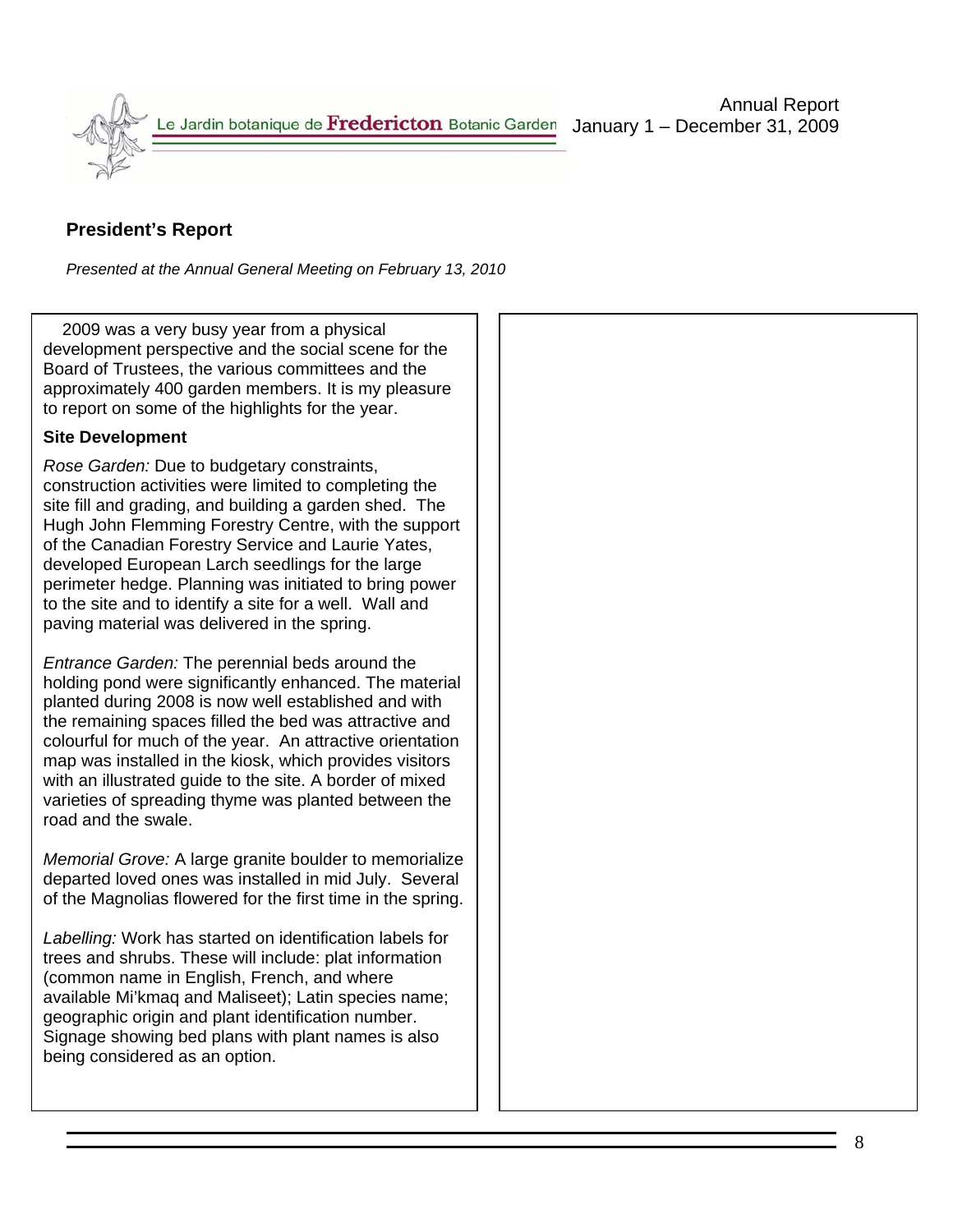Le Jardin botanique de **Fredericton** Botanic Garden January 1 – December 31, 2009

*Birds:* Peter Pearce and Bill Martin have accumulated a list of 86 species sighted in the Garden. Several nest boxes were put up in the lower Garden in the hope of attracting bluebirds. This summer a pair of tree swallows showed interest in the boxes. However, the only confirmed nesting was for American Black Duck, Hairy Woodpecker and Eastern Phoebe.

### **Committees**

The many committees, spearheaded by significant volunteer effort ensured the success of several fund raising and social events, including the Annual Pant Sale at the Boyce Market, the Treasured Garden Tour, Talks in the Garden, planting and landscaping work groups, memberships, newsletters, field day BBQ, perennial exchange, and Board development.

#### **Local Improvement Association**

The LIA, the mechanism which ties the FBGA with the City of Fredericton, met in the latter part of the year to discuss issues related to master plan implementation, capital funding, operations and maintenance, visitation, security, and lighting.

### **Special Group Visits**

The Garden members hosted several group visits, including:

- July 6 Official Vietnam delegation to Fredericton;
- Aug 12 30 delegates to the Potato Association of America conference held in Fredericton; and
- Sept 8 Board of the Fredericton Community Foundation.

### **Conclusion**

In closing, a strong note of appreciation must be extended to the City of Fredericton for their generous support, with particular kudos to Brian Cochrane of the Division of Parks and Trees for his long standing interest in, and advocacy on behalf of, the Garden. Thanks are also due to the Board of Trustees, and our Executive Director, Graham Allen, for their dedication and support.

Respectfully submitted,

Jacques Paynter President, Board of Trustees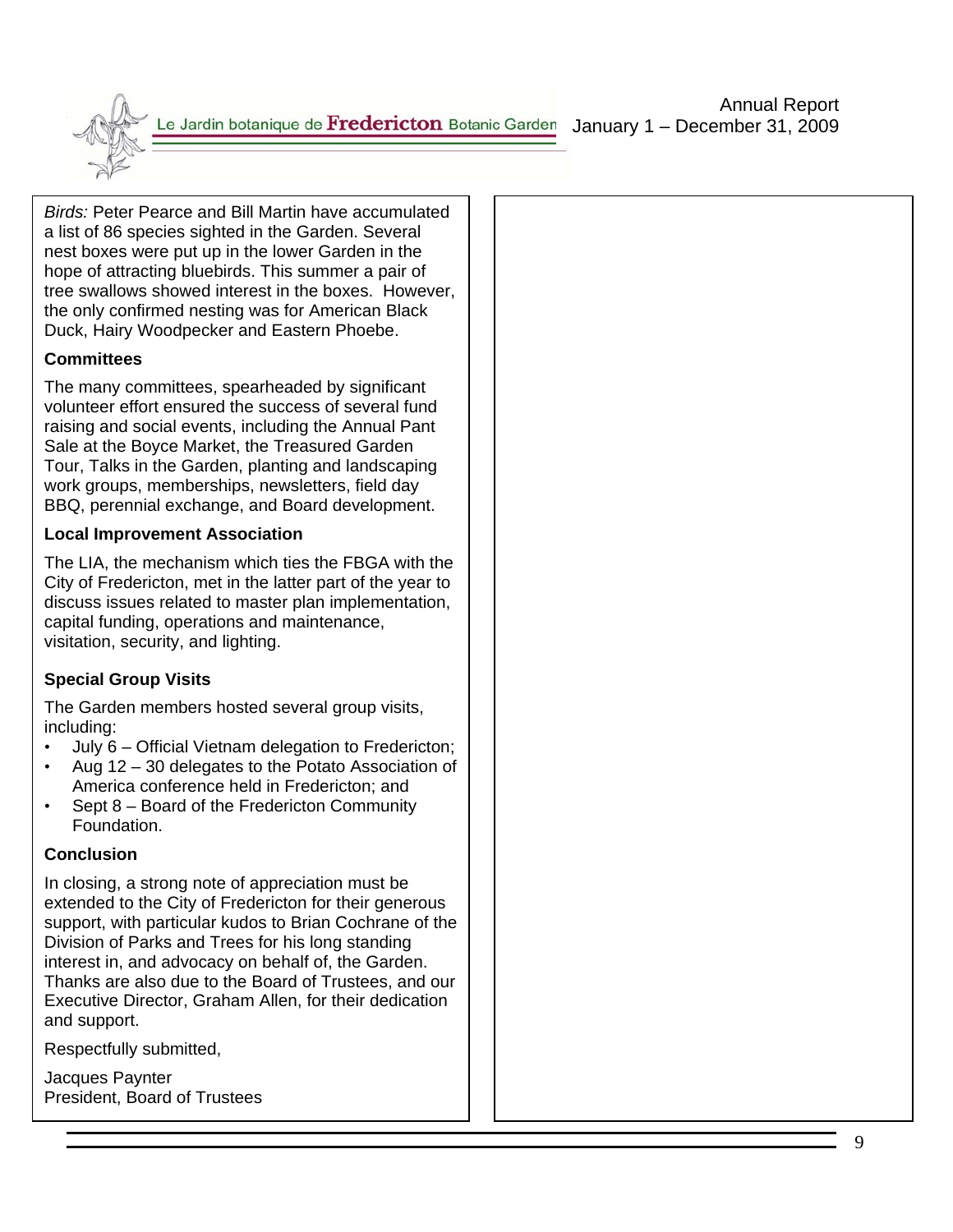

# **Board Development Committee**

*Presented at the Annual General Meeting on February 13, 2010*

A by-law amendment to reduce the number of Board members from twelve to nine Trustees was passed at the 2009 Annual General Meeting. The transition to the smaller Board began in 2009 with a Board consisting of ten members.

The composition and term status of the FBGA Board of Trustees that served during 2009 is shown below:

Serving to end of 2011

- 1. Mike Dillon (3rd term)
- 2. George Strunz (3rd term)
- 3. Valerie Hillier (2nd term)
- 4. Carole Peacock (2nd term)
- 5. Ian Veach (1st term)\* \*To be elected

Serving to end of 2010

- 1. Jacques Paynter (1st term)
- 2. Ruth Muldrew (1st term)
- 3. Norah Davidson-Wright (1st term)

Serving to end of 2009

- 1. Lucy Dyer (3rd term)
- 2. Brian Parker (2nd term)
- 3. Bill Seabrook (2nd term)

Terms of Reference: Board Development Committee

i) Review the composition of the Board and committees and the involvement of their respective members annually.

ii) Recommend changes to the Board and committee structure, terms, etc., that would be most effective and productive for the FBGA.

iii) Develop a standing list of potential Board and committee members.

iv) Recruit and nominate qualified candidates to the Board and committees. Explain duties and attendance expectations.

v) Maintain an up-to-date manual for presentation to new Board and committee members.

vi) Develop and implement an orientation program for new members of the Board and committees.

vii) Interview each new Board member or committee member at the time of nomination and annually thereafter, to assess their interests, role on the team, and their satisfaction with their current and past involvement.

viii) Assure ongoing board training for all members.

ix) Try to assure all members are using their skills effectively and are satisfied with their involvement.

x) Arrange for recognition of Board and committee members.

xi) Develop ways to make serving the Botanic Garden organization an enjoyable experience.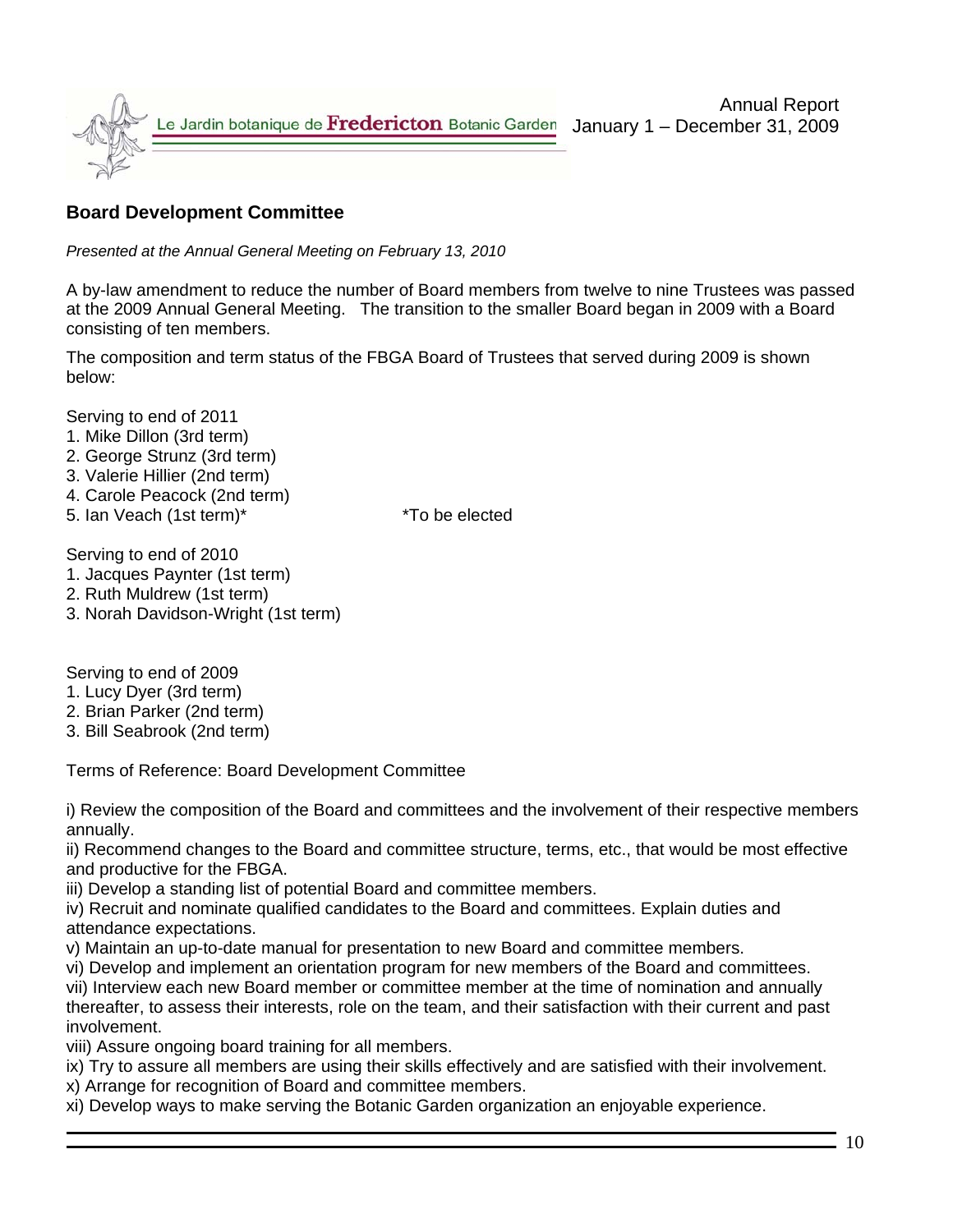

# **"Talks in the Garden" Committee**

*Presented at the Annual General Meeting on February 13, 2010* 

 The Talks in the Garden take place at the Resource Centre of the Fredericton Botanic Garden Association on Cameron Court off Hanwell Road. The talks are held at 7:00 pm and everyone is welcome.

Talks in 2009 included:

"*Hydroponics*" with Jenny Scott at Scott's Nursery

"*Home Greenhouses*" at Heather Connors-Dunphy home on Deerwood Drive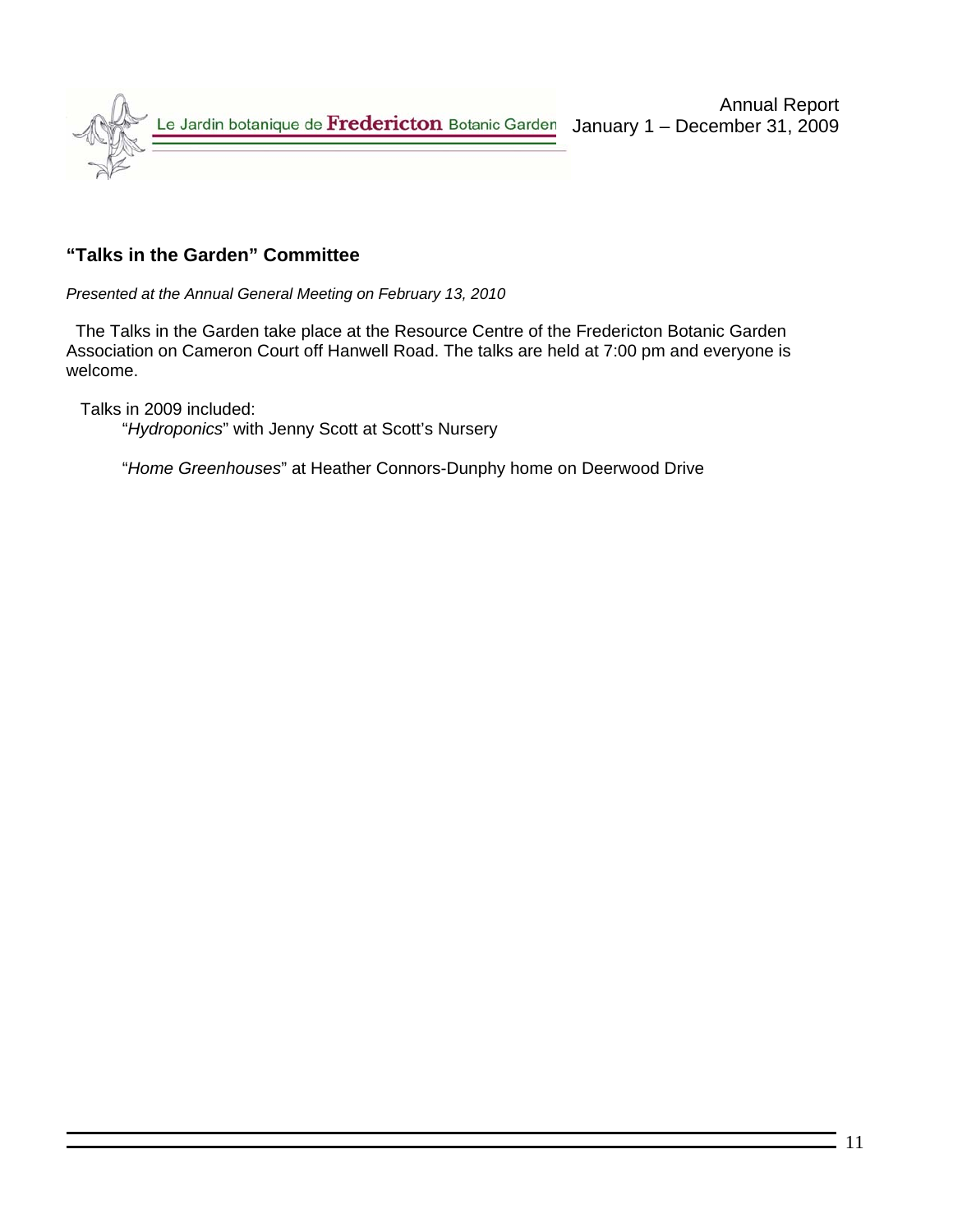

# **Membership Committee**

#### *Presented at the Annual General Meeting on February 13, 2010*

 Over the past year, the FBGA Membership committee has met sporadically. At present, the Membership Committee consists of Nancy Beltrandi, Linda Glassford and Lucy Dyer. We would like to extend a special thank-you to Janis Boston for her hard work, good ideas, and decorating talents that she has put to good use on our behalf over the past few years. Her efforts were much appreciated.

We have gained 8 new members this year. We appreciate the support from new members for our organization, and extend them all a hearty welcome to the organization. We hope they will become actively involved. At the end of 2009, our membership stood at 199, consisting of 103 Individual memberships, 52 Senior/student memberships, and 44 Family memberships. Because each Family membership represents at least two individuals, the total number of members is higher than the total number of memberships. We continued to promote the purchase (and renewal) of memberships at Association events and elsewhere, including:

 - Setting up and decorating a membership booth at the Annual Plant Sale in May, distributing brochures, and organizing a draw for new members. We also set up a small Botanic Boutique at the Plant sale, to generate some extra revenue for the Association by selling the Association's attractive, high quality green t-shirts, FBGA pins, and a few other mainly garden related items.

 - Setting up a membership tent at the Treasured Garden Party, and organizing a draw for the new and renewing members who purchased a membership on that occasion.

 - Contacting some lapsed members to encourage them to renew their memberships in an effort to improve our retention rate.

- Attending Seedy Saturday to promote membership.
- Gift memberships were promoted via the Newsletter.
- We were also on a waiting list for a booth at the Christmas Craft Sale at the Market.

 A list of retailers providing a 10% discount to members now includes Capital Landscape & City Gardeners, Co-Op Country Store (Northside) Corn Hill Nurseries, Curries Greenhouses, Green Village (except Crafters Corner), Kent Garden Centre, Scott's Nursery and Wetmore's Nursery.

We would be happy to have interested volunteers join the Committee to help us achieve these goals:

- 1. Continue recruitment of new members and distribution of brochures.
- 2. Increase our retention rate of present members by encouraging renewals
- 3. Review benefits of membership and improve these where possible
- 4. Encourage the purchase of promotional items (T-shirts, pins) etc.

 I would like to thank the volunteers who helped sell memberships at the Plant Sale and Treasured Garden Tour. I would also like to thank all of the hard working members of the Membership Committee for their valued contributions and ideas.

#### Submitted by

Lucy Dyer, Chair of Membership Committee.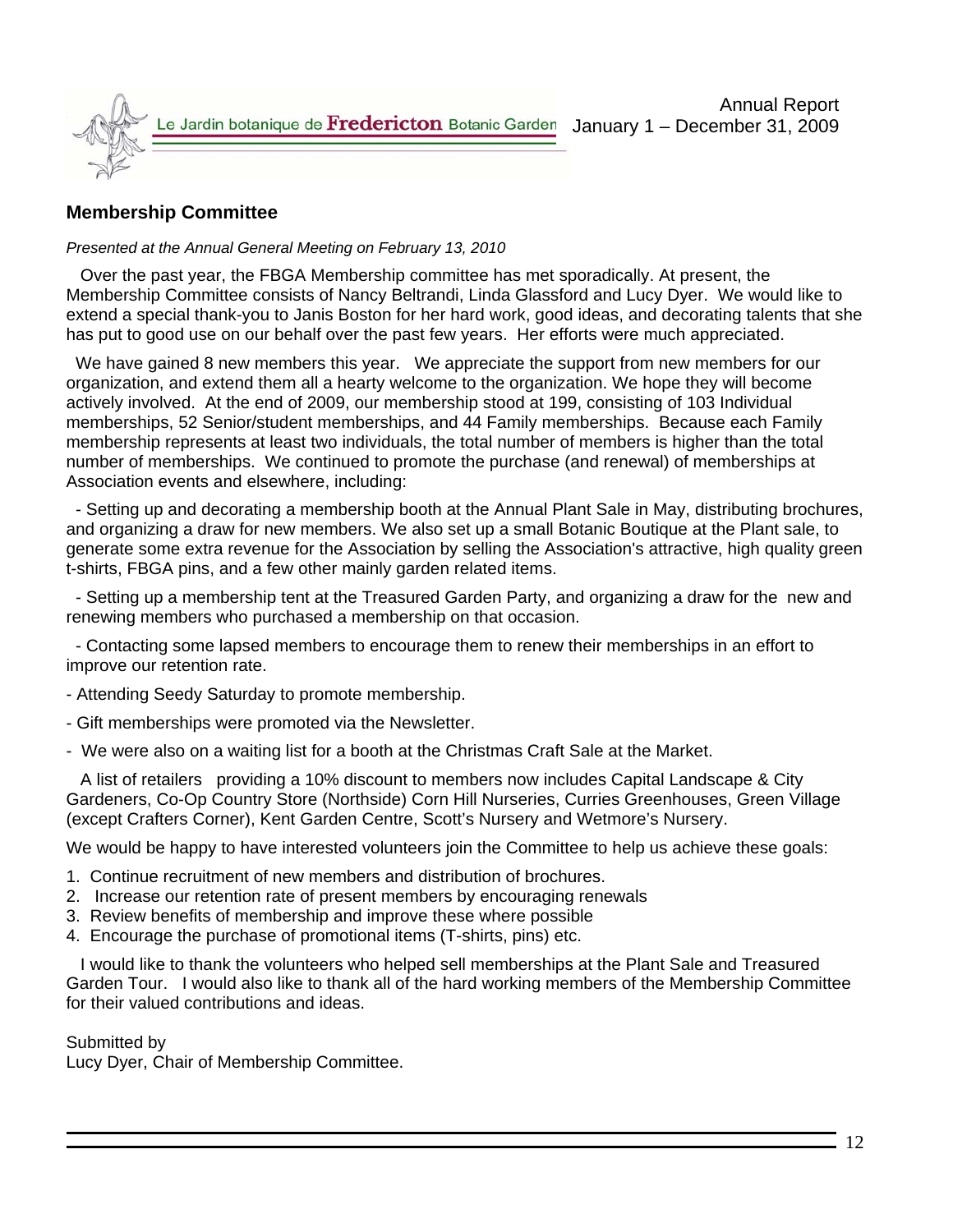

# **Site Development**

*Presented at the Annual General Meeting on February 13, 2010* 

#### **2009 Accomplishments**

Following the Annual General Meeting and the approval of a budget that included another \$60,000 worth of work in the Rose Garden and a redevelopment of the Pond area, the year began with a high level of enthusiasm. By the spring it became apparent that the resources might not be available and the Board requested that we proceed with a significantly reduced budget.

Consequently construction in the Garden was limited to completing the Rose Garden site fill and grading to sub-grade specifications. Also for the Rose Garden, European Larch seedlings for the hedge surrounding were grown for us at the Hugh John Flemming Forestry Centre with the support of the Canadian Forestry Service and Laurie Yates. Planning was initiated to bring power to the site and to identify a site for a well. Wall and paving material was delivered in the spring and is now stored at the City Parks depot, and one of two garden sheds has been constructed and is stored at the same place.

A members' work-evening, one of the most successful ever, was held on July 2 when seven members spent the evening planting further material in the perennial beds around the holding pond below the Entrance Garden. The material planted the previous year is now well established and with the remaining spaces filled the bed was attractive and colourful for much of the year.

In the Entrance Garden, the orientation map shown at the Annual Meeting in 2009 was installed in the kiosk and now provides a guide to visitors to the site. A border of mixed varieties of spreading thyme was planted between the road and the swale. Although not yet easy to see, in the fall most of the plants were established. They will grow to provide an attractive line of colour and cover the small stones adjacent to the road.

Work has started on plant identification labels and a sample label developed for trees and shrubs. Label requirements include plant information (common name in English, French, and where available Mi'kmaq and Maliseet, Latin species name, geographic origin and plant identification number), layout of information on the label, label resistance to vandalism, overall appearance and cost. Signage showing bed plans with plant names is also being considered as an option to provide some of this information.

In the Memorial Grove a large granite boulder to record memorial donations was installed in mid July. Several of the Magnolias in this Grove flowered for the first time in the spring. However, a few had not survived the winter and were replaced.

A new initiative this year has seen the start of a bird list for the Garden. Peter Pearce and Bill Martin have accumulated a list of 86 species recorded for the FBG as of December 2009. Several nest boxes were put up in the lower Garden in the hope of attracting bluebirds. This summer a pair of tree swallows showed interest in the boxes. However, the only confirmed nesting was for American Black Duck, Hairy Woodpecker and Eastern Phoebe. Several members of the Fredericton Naturalists Club are prepared to monitor the nest boxes.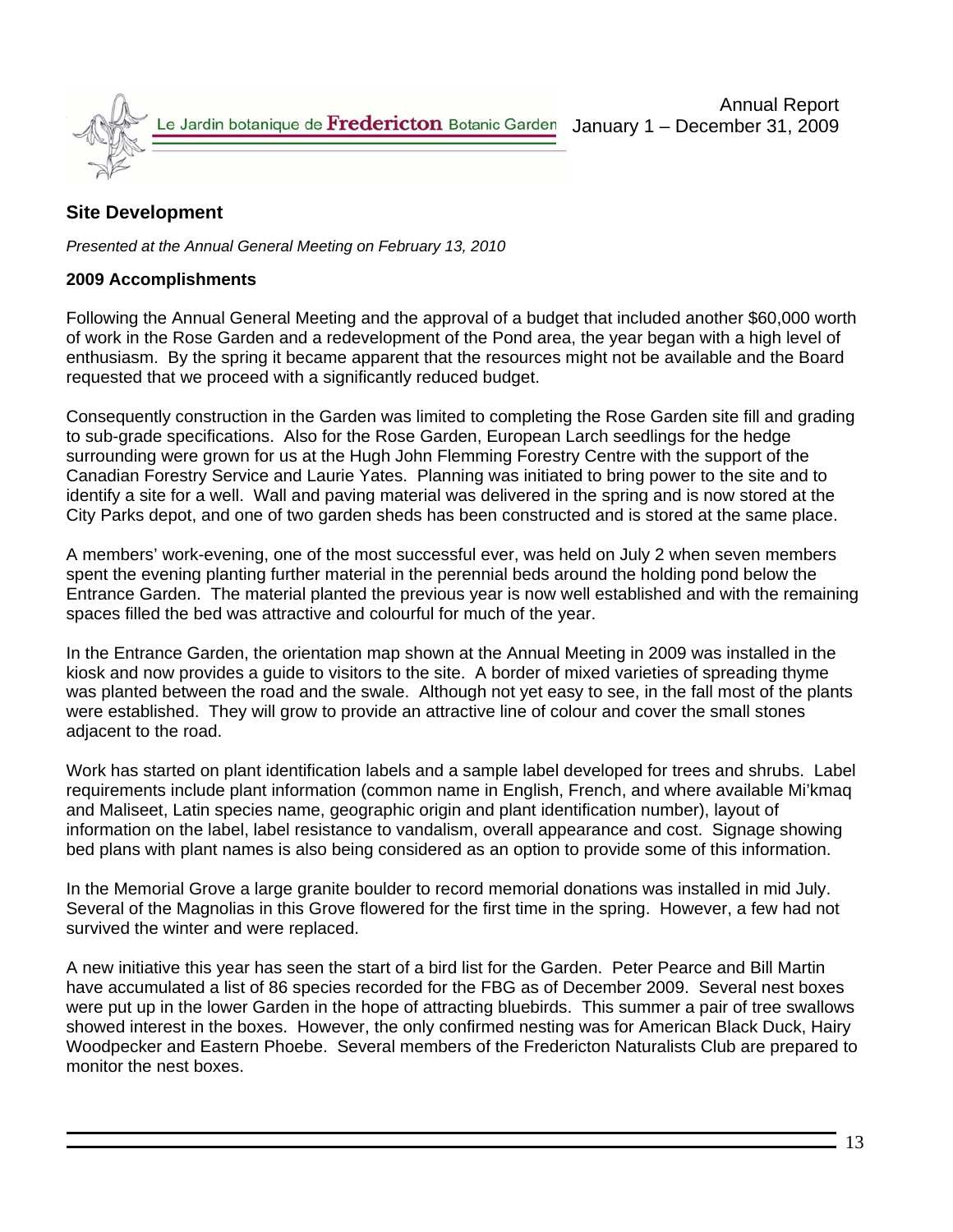

#### **2010 Plans**

Under the 2010 budget recommended to the membership, work on site will focus on our contribution to the maintenance of the Garden with the hiring of two summer students and our application for support from New Brunswick and Canada student employment programs.

In the Rose Garden the hedge of 900 European Larch seedlings need to be planted in the spring. The Committee will continue detailed planning to provide power and water services to the site so that this work can be done when resources are identified, and also to prepare for construction of the walls separating the belvedere and the three terraces. Garden features, including arches and pyramids and a second garden shed, are ready to be built when resources are available.

A concept design to enlarge the pond, improve drainage in the surrounding area and add additional features was approved in 2008. An application for funding to carry out this development has been submitted to the N.B. Environmental Trust Fund.

There will again be opportunities for members to participate in work in the Garden and we will provide information when details are worked out.

#### **Acknowledgements**

What is accomplished in the Garden each year is largely dependent on the direct and indirect support of the City of Fredericton and specifically those who work most closely with us – Brian Cochrane, Manager, Parks and Trees Division, Community Services Department, and Harold Boone, Trails and Project Coordinator. Work in the Garden was led by City employees Jamie Adamson, Horticultural Technician, and Geoff Graham Forestry Technician with the support of our summer students Dominique Miles, Amanda Adamson and Matt McNeill. Dominique Miles was supported in part by a grant from the federal student employment program.

I acknowledge the contributions of Site Development Committee members Harold Boone, Brian Cochrane, Charlie Fullarton, Brian Parker, Owen Washburn and co-chair Jane Seabrook for their participation and contributions during the year. The Committee met on six occasions and members often did significant further work between meetings. Again I wish to recognize the leadership provided by Brian Parker in his role as an FBGA member and volunteer which is in addition to the contract work he does for the Botanic Garden as the senior landscape artist with the Glenn Group Ltd.

Richard Tarn Co-chair Site Development Committee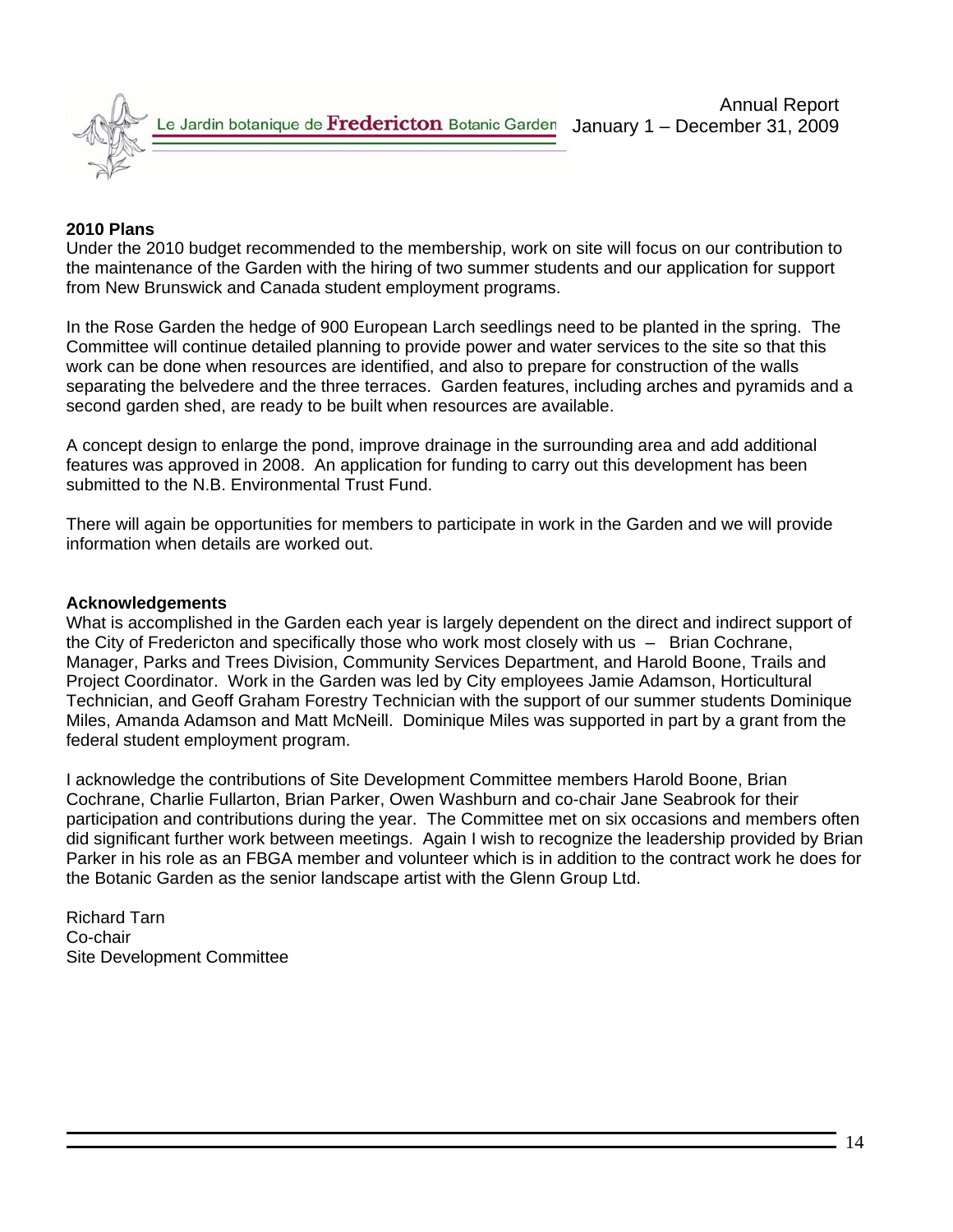

# Site Development Financial

| <b>INCOME</b>                       |                                                   |                 |           |  |  |  |  |  |
|-------------------------------------|---------------------------------------------------|-----------------|-----------|--|--|--|--|--|
| Province of NB SEED program         |                                                   |                 |           |  |  |  |  |  |
| <b>EXPENSES</b>                     |                                                   |                 |           |  |  |  |  |  |
| <b>Memorial Garden</b>              |                                                   |                 |           |  |  |  |  |  |
|                                     | <b>Nelson Monuments</b>                           | <b>Boulder</b>  | 3,408.08  |  |  |  |  |  |
| <b>Plant Collecting Acquisition</b> |                                                   |                 | 267.00    |  |  |  |  |  |
| Signage                             |                                                   |                 |           |  |  |  |  |  |
|                                     | <b>Glenn Group</b>                                | Design          | 3,333.50  |  |  |  |  |  |
|                                     | Sign Factory                                      | Lusterboard     | 197.75    |  |  |  |  |  |
|                                     |                                                   |                 | 3,531.25  |  |  |  |  |  |
| Operating                           |                                                   |                 |           |  |  |  |  |  |
|                                     | Devon Lumber Co                                   | Poles and posts | 321.77    |  |  |  |  |  |
|                                     |                                                   | <b>Supplies</b> | 190.69    |  |  |  |  |  |
|                                     |                                                   |                 | 512.46    |  |  |  |  |  |
|                                     |                                                   |                 |           |  |  |  |  |  |
| Rose Garden                         |                                                   |                 |           |  |  |  |  |  |
|                                     | Veit Weber                                        | Iron work       | 1565.05   |  |  |  |  |  |
|                                     | City Of Fredericton<br><b>Maritime Pavers And</b> | Shed            | 3868.69   |  |  |  |  |  |
|                                     | Stone                                             | Stone work      | 12627.34  |  |  |  |  |  |
|                                     | Charmac                                           | Grading         | 5796.90   |  |  |  |  |  |
|                                     |                                                   |                 | 23857.98  |  |  |  |  |  |
|                                     |                                                   |                 |           |  |  |  |  |  |
| Salary                              |                                                   |                 | 12,446.86 |  |  |  |  |  |
|                                     | <b>Employer Costs (includes WHSCC)</b>            |                 | 1092.79   |  |  |  |  |  |
|                                     |                                                   |                 | 13,539.65 |  |  |  |  |  |
| <b>OVERALL TOTAL</b>                |                                                   |                 | 45,116.42 |  |  |  |  |  |
|                                     |                                                   |                 |           |  |  |  |  |  |
|                                     |                                                   |                 |           |  |  |  |  |  |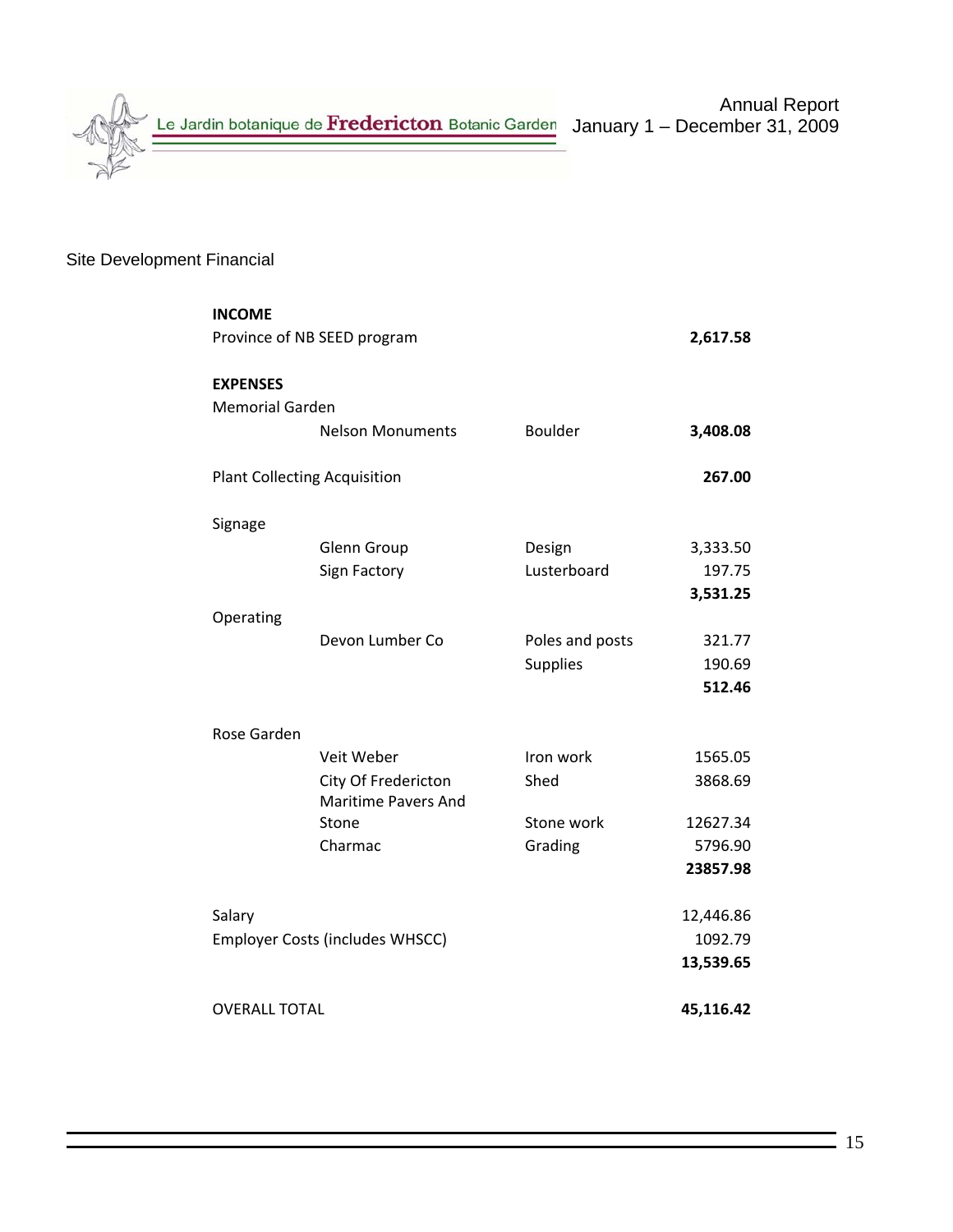

### **Plant Sale and Raffle 2009**

#### *Presented at the Annual General Meeting on February 13, 2010*

The 21<sup>st</sup> Annual Plant Sale took place on May 24, the weather cooperating and all the months of preparations began to unfold. Plant donations were perhaps down a little but were generally in excellent condition. Featured plants included award winning perennials and Hostas, daylilies, grasses and rhododendrons. Attendance started off well but appeared to decline within the first hour.

The Sale and Raffle netted about \$7,200, down significantly from past highs (\$16,850 in 2002) and was probably a reflection of the dwindling crowd. It was noted that a combination of the spring weather and early sales from the big box stores put a damper on sales, with patrons commenting on plant prices relative to the box stores. Compared with 2008 revenue was down from plant sales, down from the raffle and silent auction. BBQ sales appeared okay but totals were combined with plant sales so the final amount is unknown. It is estimated that the value of donated plants was nearly half the \$7,200 which underlines the impact of the members' contribution.

New this year was the inclusion of the Bird House Table which generated a fair amount of interest from the members who contributed bird and or bat houses. Sales were minimal but were an addition to poorer plants sales and will hopefully catch on in coming years.

The Plant Sale and Raffle involves more of our members than any other activity during the year. About 40 members and friends take part in the set up and at the Sale, and many more donate plants. There is also tremendous support from businesses local, regional and national, with donations of plants or prizes.

A big THANK YOU to all who contributed.

Susan Cassidy, Brian Parker Co-Chairs Plant Sale and Raffle

| Comparisons                  | 1999     | 2000     | 2001     | 2002     | 2003     | 2004     | 2005     | 2006     | 2007     | 2008     | 2009    |
|------------------------------|----------|----------|----------|----------|----------|----------|----------|----------|----------|----------|---------|
|                              |          |          |          |          |          |          |          |          |          |          |         |
| <b>Plant Sale</b><br>Revenue | 12526.74 | 11611.32 | 12290.73 | 14784.39 | 14436.97 | 14233.60 | 11492.00 | 9748.97  | 10697.39 | 10085.16 | 8744.35 |
| Expense                      | 3748.67  | 2598.56  | 4012.08  | 3400.95  | 6100.22  | 3438.35  | 3854.70  | 3924.02  | 4278.40  | 3528.77  | 4129.65 |
| Raffle<br>Revenue            | 4622.25  | 5243.41  | 4316.52  | 6278.95  | 5886.5   | 3911.60  | 3901.08  | 4613.80  | 4322.93  | 4778.45  | 3388.95 |
| Expense                      | 877.76   | 950.28   | 635.68   | 809.64   | 865.59   | 891.26   | 404.86   | 553.22   | 801.01   | 1139.69  | 872.62  |
| <b>Silent Auction</b>        |          |          |          |          |          |          | 902.00   | 648.00   | 641.00   | 366.00   | 185.00  |
| Net                          | 2522.56  | 3305.89  | 11959.49 | 16852.75 | 13357.66 | 3815.69  | 12035.52 | 10252.91 | 9940.91  | 10561.15 | 7131.03 |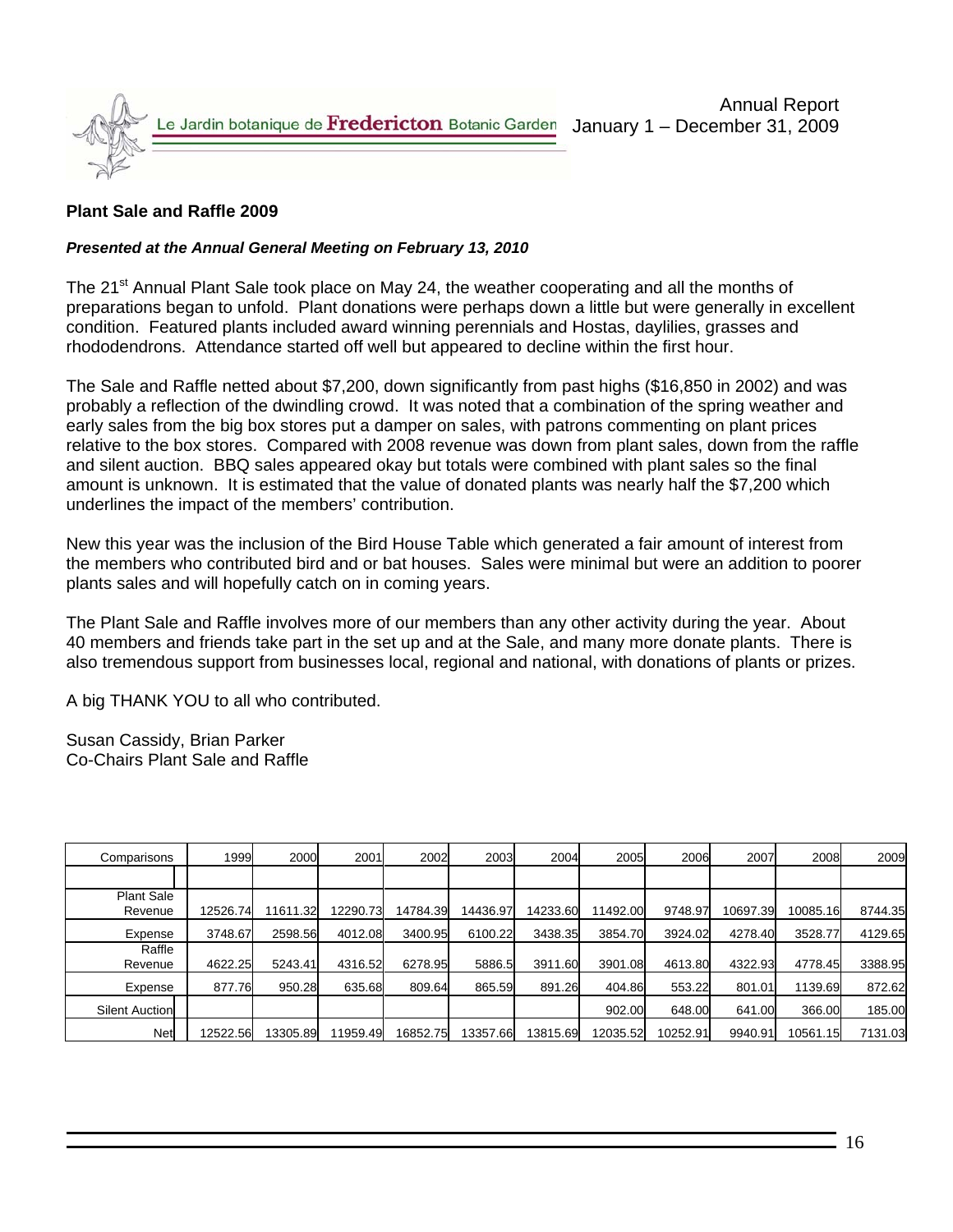Le Jardin botanique de Fredericton Botanic Garden January 1 – December 31, 2009

Annual Report

#### **Plant Sale and Raffle 2009**

| <b>Income</b>                                   |                       |         | <b>Expenses</b><br>Plant |                                    |                   |         |
|-------------------------------------------------|-----------------------|---------|--------------------------|------------------------------------|-------------------|---------|
|                                                 | <b>Plant Sale</b>     | 8202.46 | Sale                     |                                    |                   |         |
|                                                 | <b>Silent Auction</b> | 185.00  |                          | <b>York County Properties</b>      | Market Rental     | 450.00  |
|                                                 | <b>BBQ</b>            | 303.70  |                          | <b>Audrey Fralic ARHS</b>          | Rhododendrons     | 147.04  |
|                                                 | Gift in Kind          | 53.19   |                          | Potting medium                     |                   | 40.67   |
| <b>Total Plant Sale Income</b>                  |                       | 8744.35 |                          | <b>Canning Perennials</b>          |                   | 734.42  |
|                                                 | market sales          | 2192.95 |                          | Red Lane Garden                    |                   | 336.60  |
|                                                 | member sales          | 1196.00 |                          | Postage                            |                   | 183.06  |
| Raffle Income                                   |                       | 3388.95 |                          | Yoshizawa Nurseries Ltd            |                   | 455.60  |
| <b>INCOME Plant Sale and Raffle</b><br>12133.30 |                       |         |                          | Pacific Northwest Propagators      |                   |         |
|                                                 |                       |         |                          | <b>Bluestem Nursery</b>            |                   | 329.51  |
|                                                 |                       |         |                          | Corn Hill Nursery                  |                   | 169.50  |
|                                                 |                       |         |                          | Seeds                              |                   | 51.93   |
|                                                 |                       |         |                          | <b>UNB Biology</b>                 | Greenhouse rental | 120.00  |
|                                                 |                       |         |                          | Pots                               |                   | 4.85    |
|                                                 |                       |         |                          | <b>BBQ</b> supplies                |                   | 313.48  |
|                                                 |                       |         |                          | Refreshments                       |                   | 124.82  |
|                                                 |                       |         |                          | Thank-you cards                    |                   | 27.40   |
|                                                 |                       |         |                          | <b>Brian Parker</b>                |                   | 70.98   |
|                                                 |                       |         |                          | <b>Plant Sale</b>                  |                   | 4076.46 |
|                                                 |                       |         |                          | Gifts in Kind Adjustment           |                   | 53.19   |
|                                                 |                       |         |                          | <b>Total Plant Sale</b>            |                   | 4129.65 |
|                                                 |                       |         | Raffle                   |                                    |                   |         |
|                                                 |                       |         |                          |                                    | Wood for prizes   | 105.61  |
|                                                 |                       |         |                          |                                    | <b>Tickets</b>    | 205.82  |
|                                                 |                       |         |                          |                                    | Market rent       | 20.00   |
|                                                 |                       |         |                          |                                    | <b>BBQ</b> prize  | 452.00  |
|                                                 |                       |         |                          |                                    | <b>BBQ</b> cover  | 59.59   |
|                                                 |                       |         |                          |                                    | <b>Supplies</b>   | 11.27   |
|                                                 |                       |         |                          |                                    | supplies          | 18.33   |
|                                                 |                       |         | Raffle                   |                                    |                   | 872.62  |
|                                                 |                       |         |                          | <b>Total Plant Sale and Raffle</b> |                   | 5002.27 |
|                                                 |                       |         |                          | <b>Net Plant Sale and Raffle</b>   |                   | 7131.03 |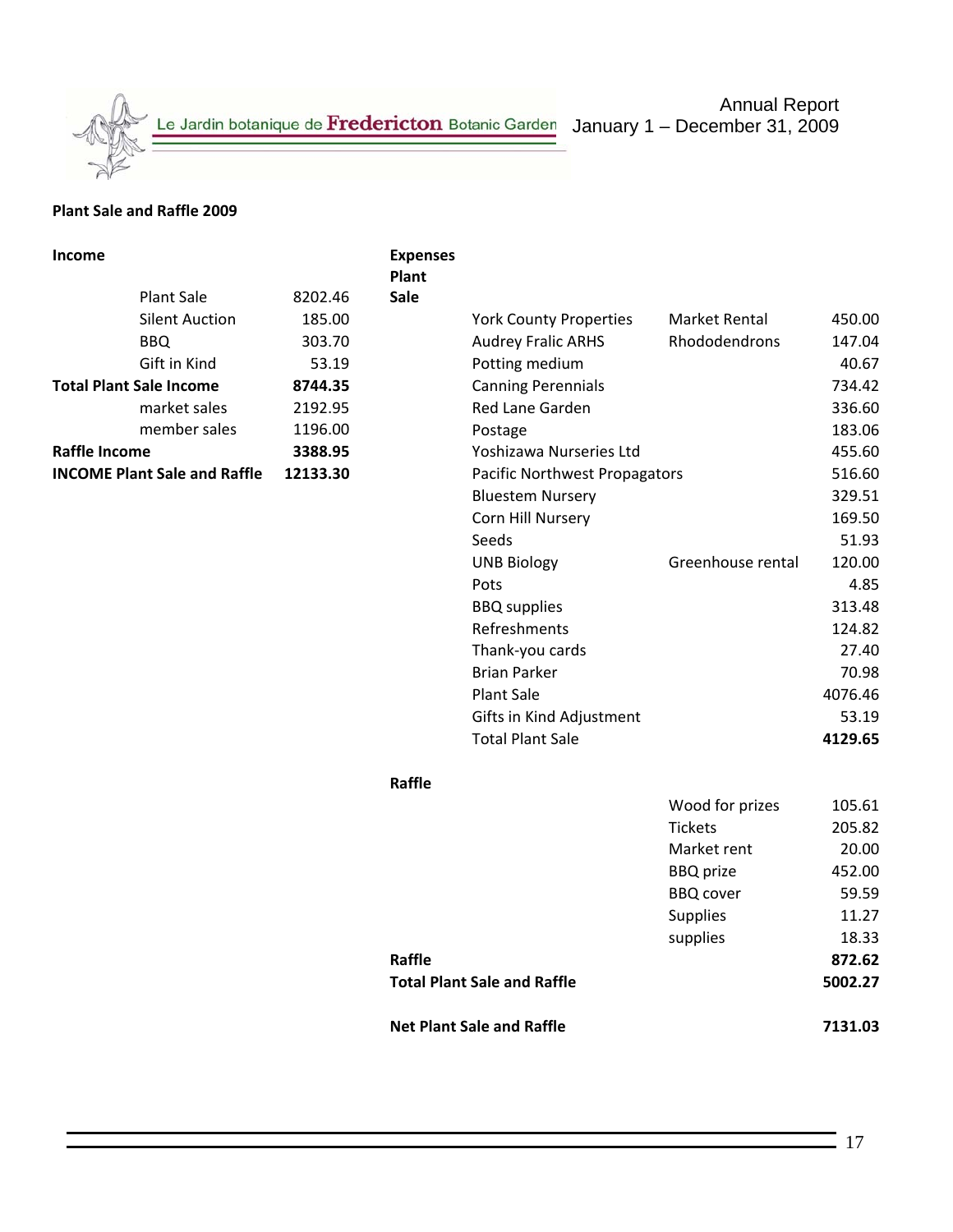

#### **Treasured Garden Tour 2009**

*Presented at the Annual General Meeting on February 13, 2010*

Committee members: Valerie Hillier, Nancy Beltrandi, Rose Burke, Ian Veach, Carole Peacock and Pat Mason.

Overall the 2009 Treasured Garden Tour was a success. Attendance numbers exceeded our expectations and were probably due in part to great weather after a long stretch of rain and cold weather.

#### Highlights:

**Marketing** for the event started earlier than in 2008 and was broader in scope including the annual full page section in the Daily Gleaner; an interview on the weekly radio garden show which airs in Nova Scotia called "The Weekend Gardener"; widespread poster distribution in Fredericton, Oromocto and online; a message on the Firestone board on the corner of Westmorland and Brunswick; and mentions on different radio broadcasts

**Decorations:** Pat Mason put together a sub-committee which did an excellent job on the decorations, many of them hand-made! Scott's Nursery also loaned us quite a number of shrubs to hide the poles with and put up a lovely entrance display.

**Food:** In the past food has been donated by committee members, however, this year food was purchased from a licensed caterer which was much less taxing on our volunteers. Sandwiches came from Edwina and sweets from Sobeys. Punch was still donated by members and was a hit – thanks to Eleanor for taking a lead on this on the day of the event.

#### **Suggestions for 2010 event**

- The committee strongly feels we should try to have the event on a Sunday to see how it goes. This would make it the second Sunday of July.
- A larger tent which can house the food and punch tables, the membership table, the musician and the event-goers.
- More tour guides for our garden
- Less food, less punch and smaller portions of sweets (2-bite sweets rather than large squares)
- More food servers needed
- The only suggestions in the area of marketing are: to send the dates off to the gardening magazines early (even as early as January) for both the plant sale and garden tour; and to get the article in the Gleaner printed a couple days earlier if possible.

#### **Final remarks**

Feedback from the event was very positive and the committee did excellent work! I feel we have a strong event that will continue to attract garden lovers for several years to come.

In closing, a big thank you to Rose, Nancy, Ian, Pat, Carole and Avis, as well as Eleanor, Linda, Carole, Avis, Richard, Yolande, Jim, Clint, Lucy, Gordon, Bill, Jacques, Norah and anyone else I may have forgotten who helped out before or during the event.